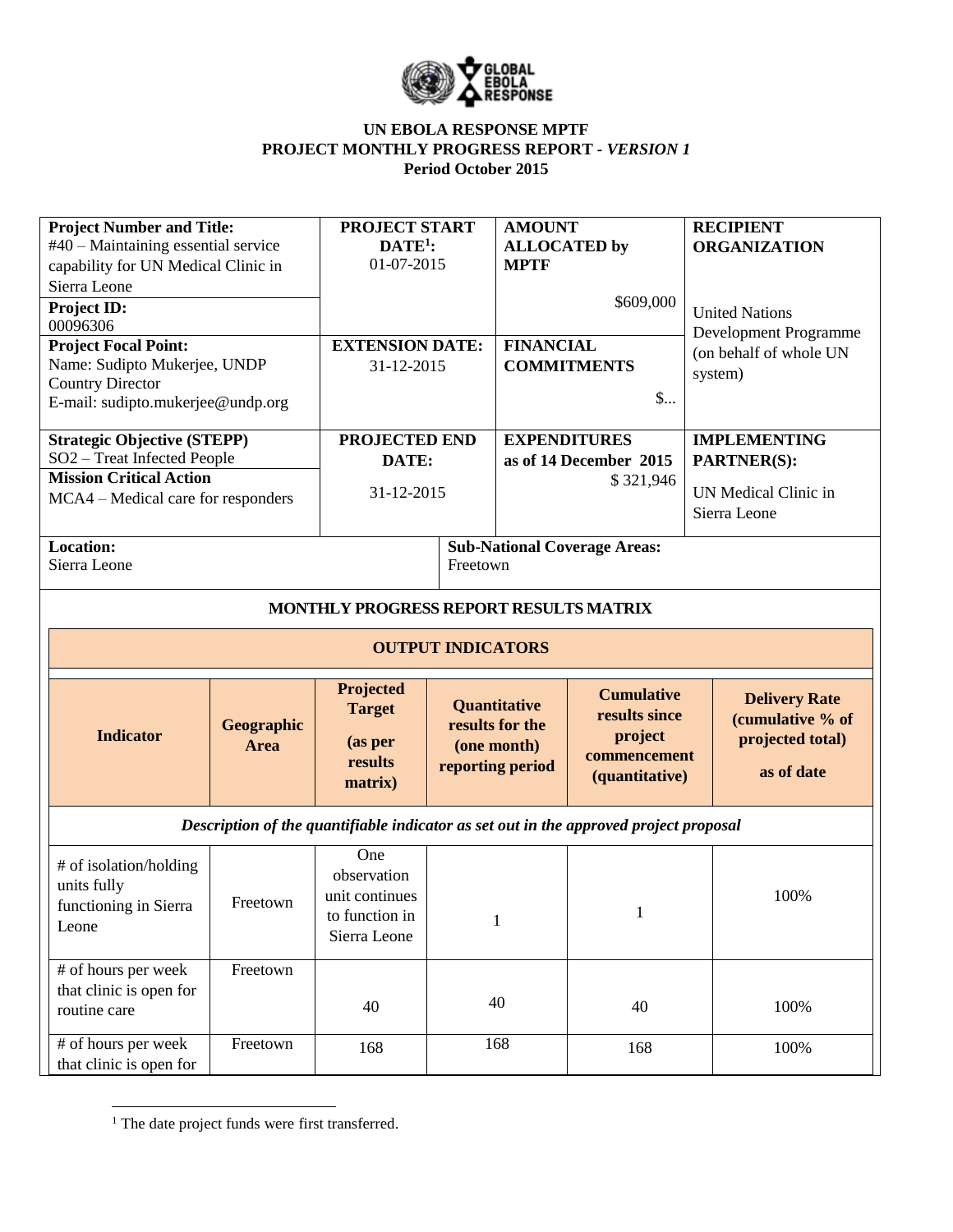

## **UN EBOLA RESPONSE MPTF PROJECT MONTHLY PROGRESS REPORT** *- VERSION 1* **Period October 2015**

| emergencies                                                                                                |          |                                                                                  |                                                                    |      |      |
|------------------------------------------------------------------------------------------------------------|----------|----------------------------------------------------------------------------------|--------------------------------------------------------------------|------|------|
|                                                                                                            |          |                                                                                  | <b>EFFECT INDICATORS</b> (if available for the reporting period)   |      |      |
| Availability of non-<br>Ebola medical<br>services provided to<br>UN personnel (with<br>ambulance services) | Freetown | 24/7 medical<br>services<br>available<br>through the<br>duration of<br>project   | 567 clients<br>accessed services<br>during the<br>reporting period | 2318 | 100% |
| % of cases addressed<br>by UN clinic within<br>night hours                                                 | Freetown | $100\%$ of<br>emergency<br>after-hours<br>cases are<br>addressed by<br>UN clinic | 64                                                                 | 11%  | 100% |

## **NARRATIVE**

**Situation Update** (*please describe critical changes, if any, in the situation that affect the project (1-2 paragraphs*)

Permanent extension of the lease agreement for the prefab modules being utilized as the holding unit has been reached with WFP to ensure adequate emergency preparedness and response.

**Key Achievements** (*please use this section to highlight your key achievements for the month, using bullet points if preferred)*

- 567 Clients have accessed the Clinic for services in November 2015.
- Oxygen generating capacity is active. Oxygen generating plant has been installed.

**Delays or Deviations** (*if any, briefly describe the delays or changes in focus, approach or targets, and provide a short justification for the change (1-2 paragraphs*)

 The project was never interrupted though there had been some funding delays that caused concern with regards to renewal of staff contracts.

**Gender and Environmental Markers** *(Please provide disaggregated data, if applicable)*

| <b>No. of Beneficiaries</b> |     | <b>Environmental Markers</b>      |
|-----------------------------|-----|-----------------------------------|
| Women                       | 168 | e.g. Medical and Bio Hazard Waste |
| Girls                       | 30  | e.g. Chemical Pollution           |